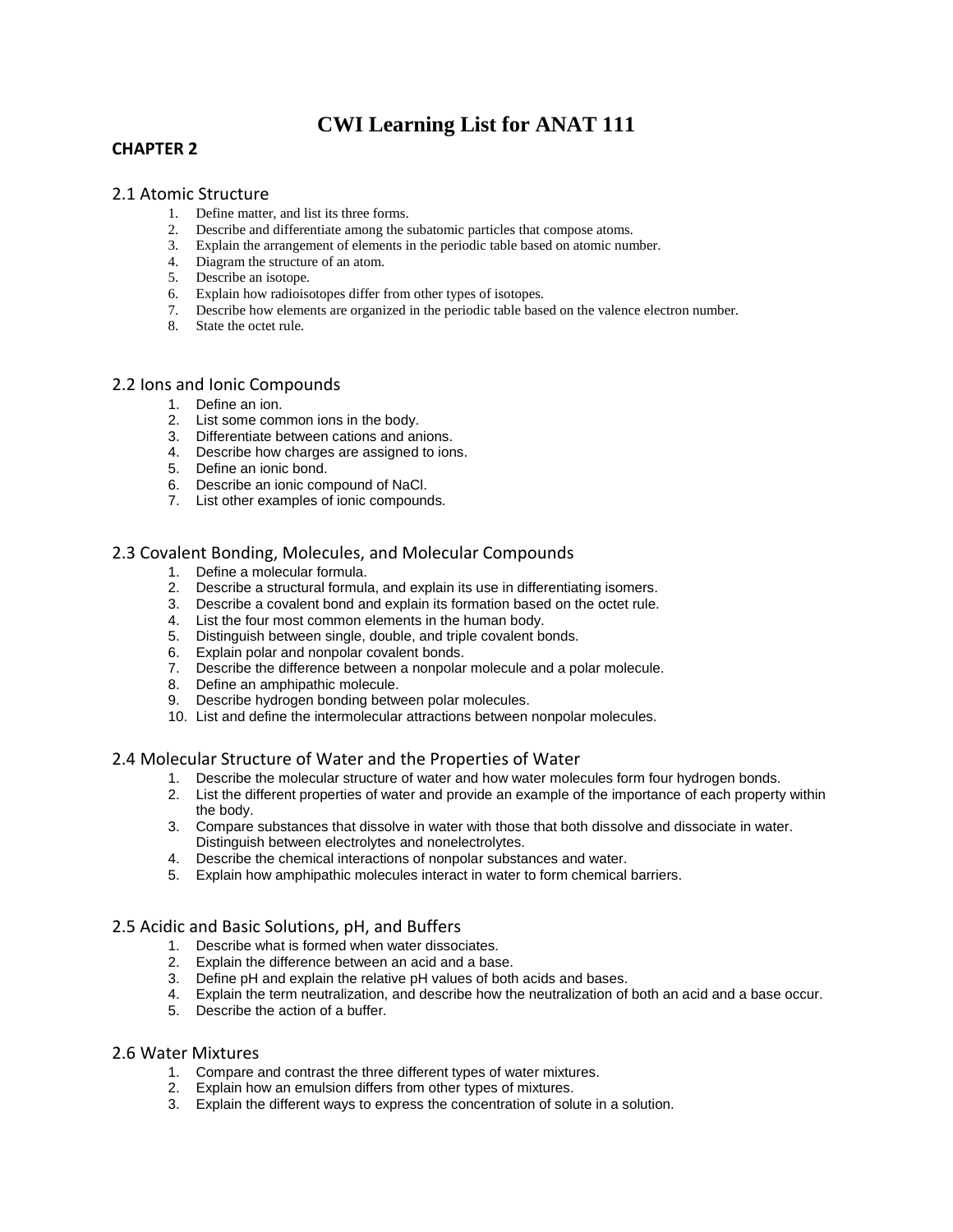# 2.7 Biological Macromolecules

- 1. Differentiate between an organic molecule and an inorganic molecule.
- 2. Describe the general chemical composition of biomolecules.
- 3. Define a monomer and polymer.
- 4. Describe the role of water in both dehydration and hydrolysis reactions in altering biomolecules.
- 5. Describe the general characteristics of a lipid.
- 6. Identify the four types of lipids and their physiologic roles.
- 7. Describe the distinguishing characteristics of carbohydrates.
- 8. Explain the relationship between glucose and glycogen.
- 9. Name some other carbohydrates found in living systems.
- 10. Describe the general structure of a nucleic acid.
- 11. Describe the structure of a nucleotide monomer.
- 12. Distinguish between DNA and RNA.
- 13. Name other important nucleotides.
- 14. List the general functions of proteins.
- 15. Describe the general structure of amino acids and proteins.

#### 2.8 Protein Structure

- 1. Name the categories of amino acids.
- 2. Distinguish between nonpolar, polar, and charged amino acids.
- 3. Give examples of amino acids with special characteristics.
- 4. Describe the different types of intramolecular (or intermolecular) attractions that participate in both the
- folding of a protein and in maintaining its three-dimensional shape.
- 5. Distinguish between the four structural hierarchy levels of proteins.
- 6. Explain what is meant by denaturation and list factors that can cause it.

# **CHAPTER 3**

#### 3.1 Energy

- 1. Describe the two classes of energy.
- 2. Describe chemical energy (one form of potential energy) and the various forms of kinetic energy.
- 3. List the three important molecules within the body that function primarily in chemical energy.
- 4. State the first law and second law of thermodynamics.
- 5. Explain why energy conversion is always less than 100%.

#### 3.2 Chemical Reactions

- 1. Explain what occurs in a chemical reaction.
- 2. Distinguish between reactants and products.
- 3. Describe the three classifications of chemical reactions.
- 4. Distinguish between catabolism and anabolism.
- 5. Discuss the exchange that takes place in an oxidation-reduction reaction.
- 6. Explain ATP cycling.
- 7. Define chemical reaction rate.
- 8. Explain activation energy.

# 3.3 Enzymes

- 1. Describe the general function of enzymes.
- 2. Describe the key structural components of enzymes.
- 3. Identify places in the body where enzymes may be found.
- 4. Explain the steps by which an enzyme catalyzes a reaction.
- 5. Describe cofactors and their role in reactions.
- 6. Identify the six major classes of enzymes and the general functions of enzymes in each class.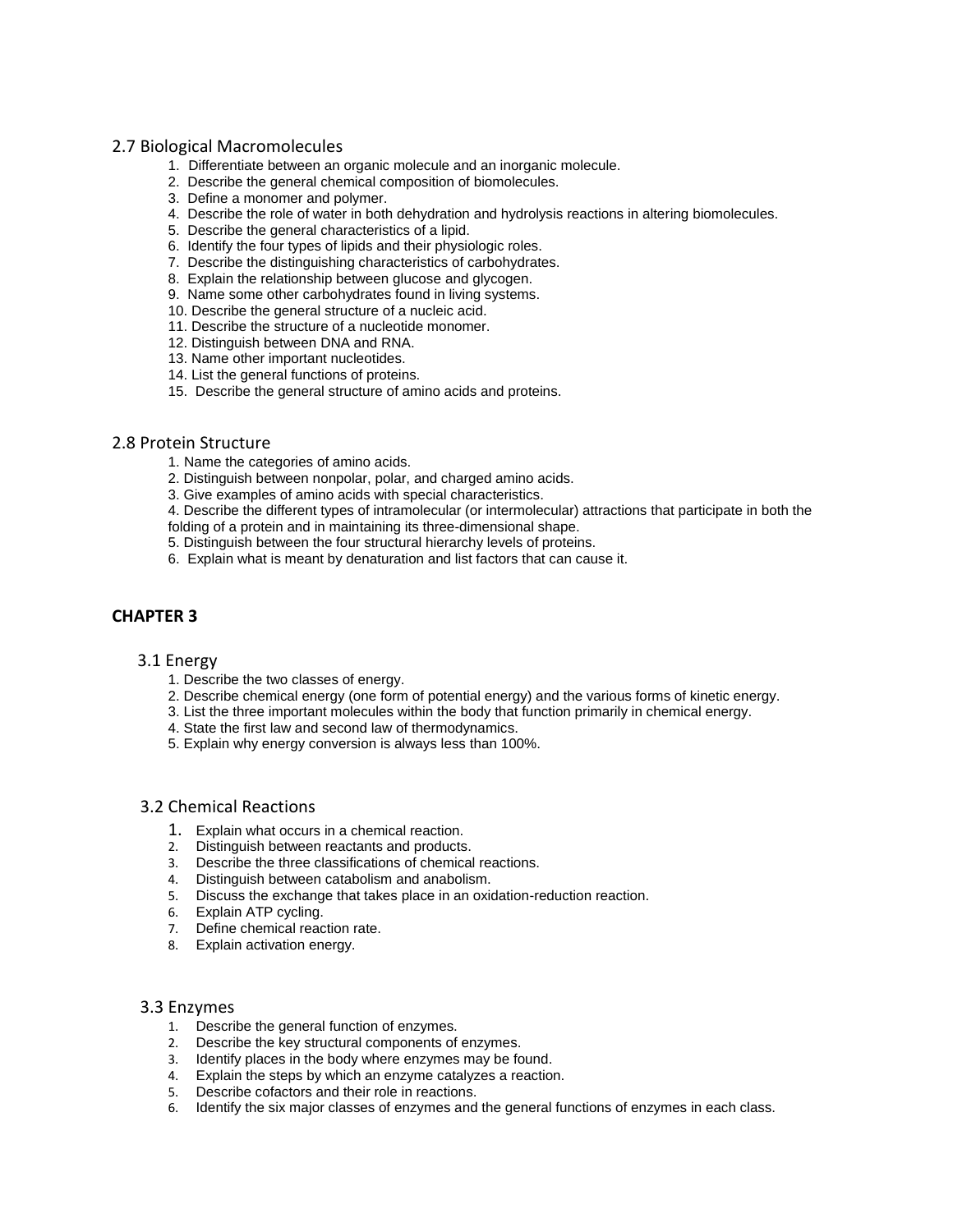- 7. Describe the naming conventions for enzymes.
- 8. Define how enzyme and substrate concentration affect reaction rates.
- 9. Explain the effect of temperature on enzymes.
- 10. Describe how pH changes affect enzymes.
- 11. Describe how competitive and noncompetitive inhibitors control enzyme action.
- 12. Distinguish between a metabolic pathway and a multienzyme complex.
- 13. Explain the role of negative feedback in enzyme regulation.
- 14. Identify and explain the processes involving phosphate that commonly are used to regulate enzymes.

#### 3.4 Cellular Respiration

- 1. Write the overall formula for glucose oxidation.
- 2. Name the two pathways that generate ATP.
- 3. List the four stages of glucose oxidation and where each stage occurs within a cell.
- 4. Summarize the metabolic pathway of glycolysis, including (a) where it occurs in a cell, (b) if it requires oxygen, (c) the initial substrate and final product, and (d) the molecules formed during energy transfer.
- 5. Explain the enzymatic reaction of the intermediate stage, including (a) where it occurs in a cell, (b) if it requires oxygen, (c) the initial substrate and final product, and (d) the molecules formed during energy transfer.
- 6. Define decarboxylation.
- 7. Summarize the metabolic pathway of the citric acid cycle including (a) where it occurs in a cell, (b) if it requires oxygen, (c) the initial substrate and final product, and (d) the molecules formed during energy transfer.
- 8. Describe the importance of NADH and FADH2 in energy transfer.
- 9. Explain the actions that take place in the electron transport system.
- 10. Calculate the number of ATP molecules produced in cellular respiration if oxygen is not available and if oxygen is available.
- 11. Explain the fate of pyruvate when oxygen is in short supply.
- 12. Describe the impact on ATP production if there is insufficient oxygen.
- 13. Describe the entry point in the metabolic pathway of cellular respiration for both fatty acids and amino acids.

# **CHAPTER 4**

#### 4.1 Introduction to Cells

- 1. Distinguish among light microscopy, transmission electron microscopy, and scanning electron microscopy.
- 2. Describe the range in size of human cells.
- 3. Name some of the shapes cells may exhibit.
- 4. Describe the three main structural features of a cell.
- 5. Identify the membrane-bound and non-membrane-bound organelles.
- 6. Distinguish between organelles and cell inclusions.
- 7. Explain the general functions that cells must perform.

# 4.2 Chemical Structure of the Plasma Membrane

- 1. List the lipid components of the plasma membrane, and explain the actions of each component.
- 2. Differentiate between the two types of membrane proteins based upon their relative position in the plasma membrane.
- 3. Name the six major roles played by membrane proteins.

#### 4.3 Membrane Transport

- 1. Summarize the general concept of diffusion.
- 2. Distinguish between the cellular processes of simple diffusion and facilitated diffusion.
- 3. Define osmosis.
- 4. Define osmotic pressure.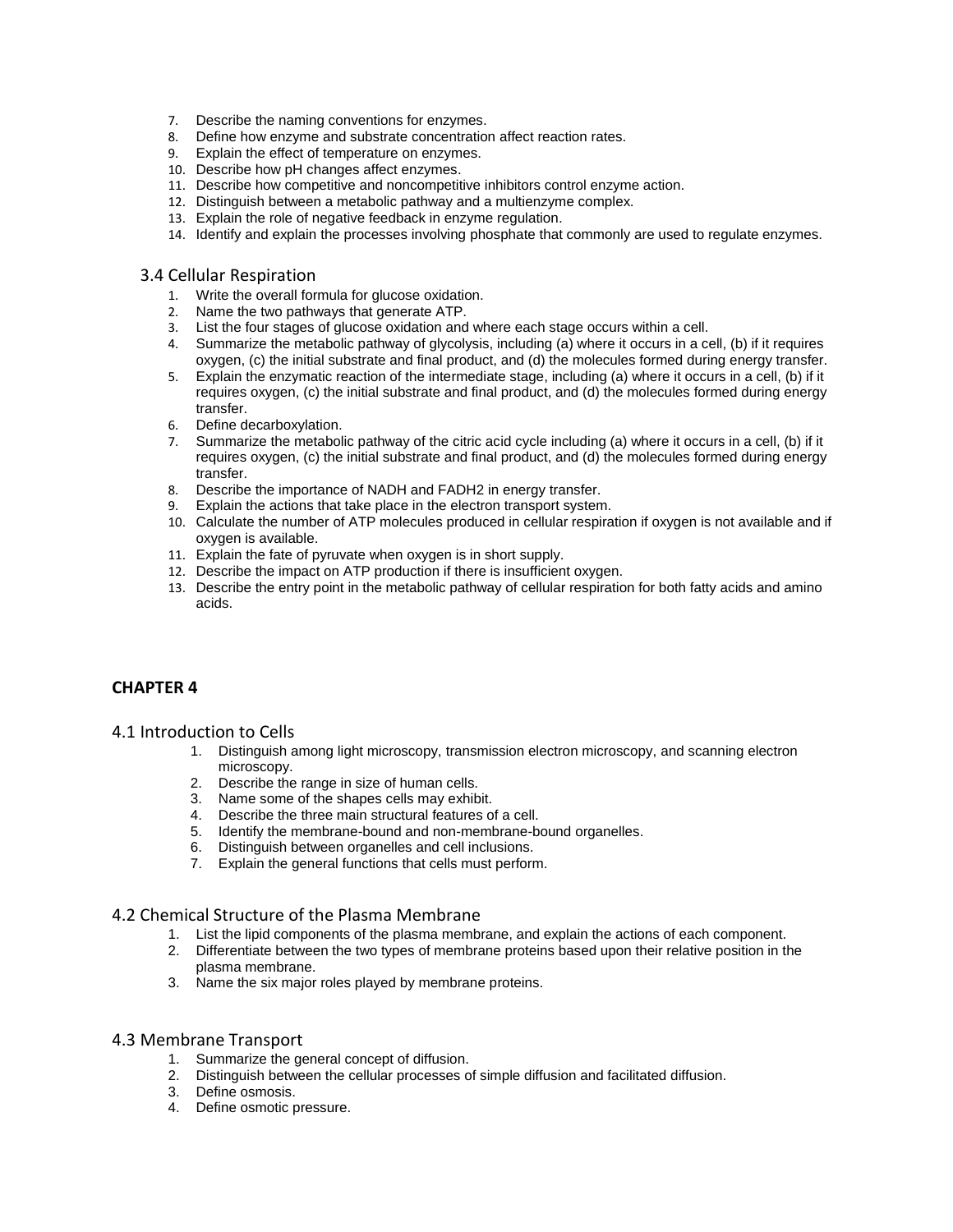- 5. Describe the relationship of osmosis and tonicity.
- 6. Compare and contrast primary and secondary active transport.
- 7. Explain the difference between exocytosis and endocytosis.
- 8. Describe the endocytotic processes of phagocytosis, pinocytosis, and receptor-mediated endocytosis.

#### 4.4 Resting Membrane Potential

- 1. Define a resting membrane potential.
- 2. Describe the cellular conditions that are significant for establishing and maintaining a resting membrane potential.
- 3. Explain the role of both K+ and Na+ in establishing an RMP.
- 4. Discuss how Na+/K+ pumps are necessary in maintaining an RMP.

# 4.5 Cell Communication

- 5. Explain how cells communicate through direct contact.
- 6. Describe the three general mechanisms of response to the binding of a ligand with a receptor.

# 4.6 Cellular Structures

- 7. List the membrane-bound organelles of a typical human cell.
- 8. Describe the structure and main function(s) of each.
- 9. List the non-membrane-bound organelles of a typical human cell.
- 10. Describe the structure and main function(s) of each.
- 11. Distinguish between cilia and flagella in terms of both structure and function.
- 12. Describe the structure and function of microvilli.
- 13. Compare and contrast the structure and function of the three major types of membrane junctions.

# 4.7 Structure of the Nucleus

- 14. Describe the nuclear envelope.
- 15. Explain the structure and function of a nucleolus.
- 16. Describe the relationship of DNA, chromatin, and genes.

# 4.8 Function of the Nucleus and Ribosomes

- 17. List the required structures for transcription.
- 18. Explain the three steps of transcription.
- 19. List the required structures for translation.
- 20. Name the three functional forms of RNA, explain what is meant by codon, and identify three types of codon sequences.
- 21. Describe the three steps of translation.
- 22. Explain why DNA is considered the cell's control center.

# 4.9 Cell Division

- 23. Explain the structure and function of centrioles in cell division.
- 24. Describe the structural difference between chromatin and chromosomes, and note when each is present in a cell.
- 25. Summarize the phases of the cell cycle and the activities that occur in each phase.
- 26. Name and explain the four main stages of mitosis.
- 27. Explain the function of cytokinesis.

### 4.10 Cell Aging and Death

- 28. Define apoptosis.
- 29. List the actions that occur in a cell during apoptosis.